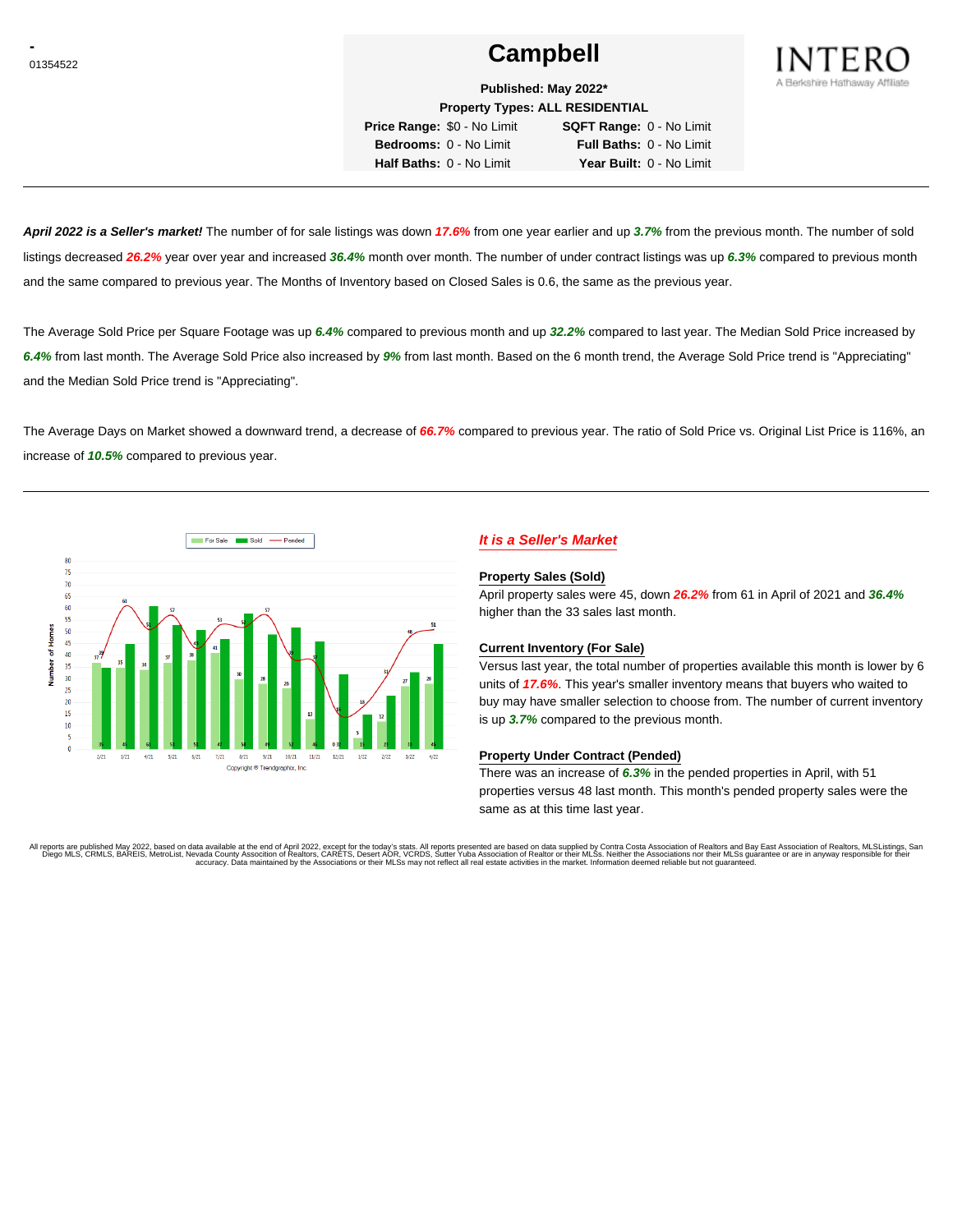# **Campbell Campbell**



**Published: May 2022\***

**Property Types: ALL RESIDENTIAL**

**Price Range:** \$0 - No Limit **SQFT Range:** 0 - No Limit

**Bedrooms:** 0 - No Limit **Full Baths:** 0 - No Limit **Half Baths:** 0 - No Limit **Year Built:** 0 - No Limit

## **The Average Sold Price per Square Footage is Appreciating\***

The Average Sold Price per Square Footage is a great indicator for the direction of property values. Since Median Sold Price and Average Sold Price can be impacted by the 'mix' of high or low end properties in the market, the Average Sold Price per Square Footage is a more normalized indicator on the direction of property values. The April 2022 Average Sold Price per Square Footage of \$1174 was up **6.4%** from \$1103 last month and up **32.2%** from \$888 in April of last year.

\* Based on 6 month trend – Appreciating/Depreciating/Neutral





### **The Days on Market Shows Downward Trend\***

The average Days on Market (DOM) shows how many days the average property is on the market before it sells. An upward trend in DOM trends to indicate a move towards more of a Buyer's market, a downward trend indicates a move towards more of a Seller's market. The DOM for April 2022 was 8, the same as last month and down **66.7%** from 24 days in April of last year.

### **The Sold/Original List Price Ratio Remains Steady\*\***

The Sold Price vs. Original List Price reveals the average amount that sellers are agreeing to come down from their original list price. The lower the ratio is below 100% the more of a Buyer's market exists, a ratio at or above 100% indicates more of a Seller's market. This month Sold Price vs. Original List Price of 116% is the same as last month and up from **10.5%** % in April of last year.

\* Based on 6 month trend – Upward/Downward/Neutral

\*\* Based on 6 month trend - Rising/Falling/Remains Steady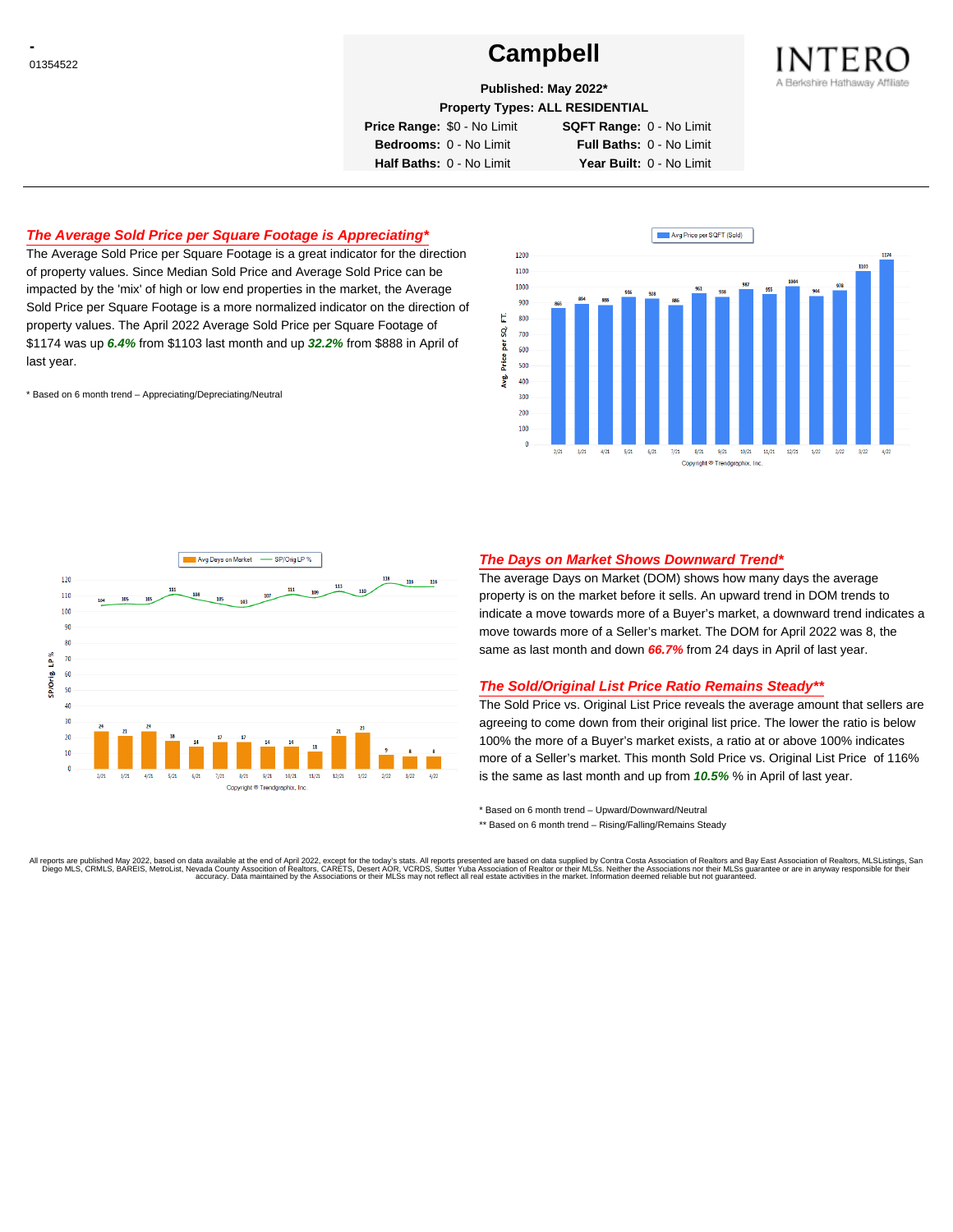# **Campbell Campbell**



## **Published: May 2022\***

**Property Types: ALL RESIDENTIAL**

**Price Range:** \$0 - No Limit **SQFT Range:** 0 - No Limit

**Bedrooms:** 0 - No Limit **Full Baths:** 0 - No Limit **Half Baths:** 0 - No Limit **Year Built:** 0 - No Limit

## **The Average For Sale Price is Neutral\***

The Average For Sale Price in April was \$1,900,000, up **23.1%** from \$1,544,000 in April of 2021 and up **17%** from \$1,624,000 last month.

# **The Average Sold Price is Appreciating\***

The Average Sold Price in April was \$1,835,000, up **22%** from \$1,504,000 in April of 2021 and up **9%** from \$1,684,000 last month.

## **The Median Sold Price is Appreciating\***

The Median Sold Price in April was \$1,800,000, up **17.6%** from \$1,530,000 in April of 2021 and up **6.4%** from \$1,692,000 last month.

\* Based on 6 month trend – Appreciating/Depreciating/Neutral





## **It is a Seller's Market\***

A comparatively lower Months of Inventory is more beneficial for sellers while a higher months of inventory is better for buyers.

\*Buyer's market: more than 6 months of inventory Seller's market: less than 3 months of inventory Neutral market: 3 – 6 months of inventory

#### **Months of Inventory based on Closed Sales**

The April 2022 Months of Inventory based on Closed Sales of 0.6 was the same compared to last year and down **24.4%** compared to last month. April 2022 is Seller's market.

### **Months of Inventory based on Pended Sales**

The April 2022 Months of Inventory based on Pended Sales of 0.5 was decreased by **30%** compared to last year and down **17.8%** compared to last month. April 2022 is Seller's market.